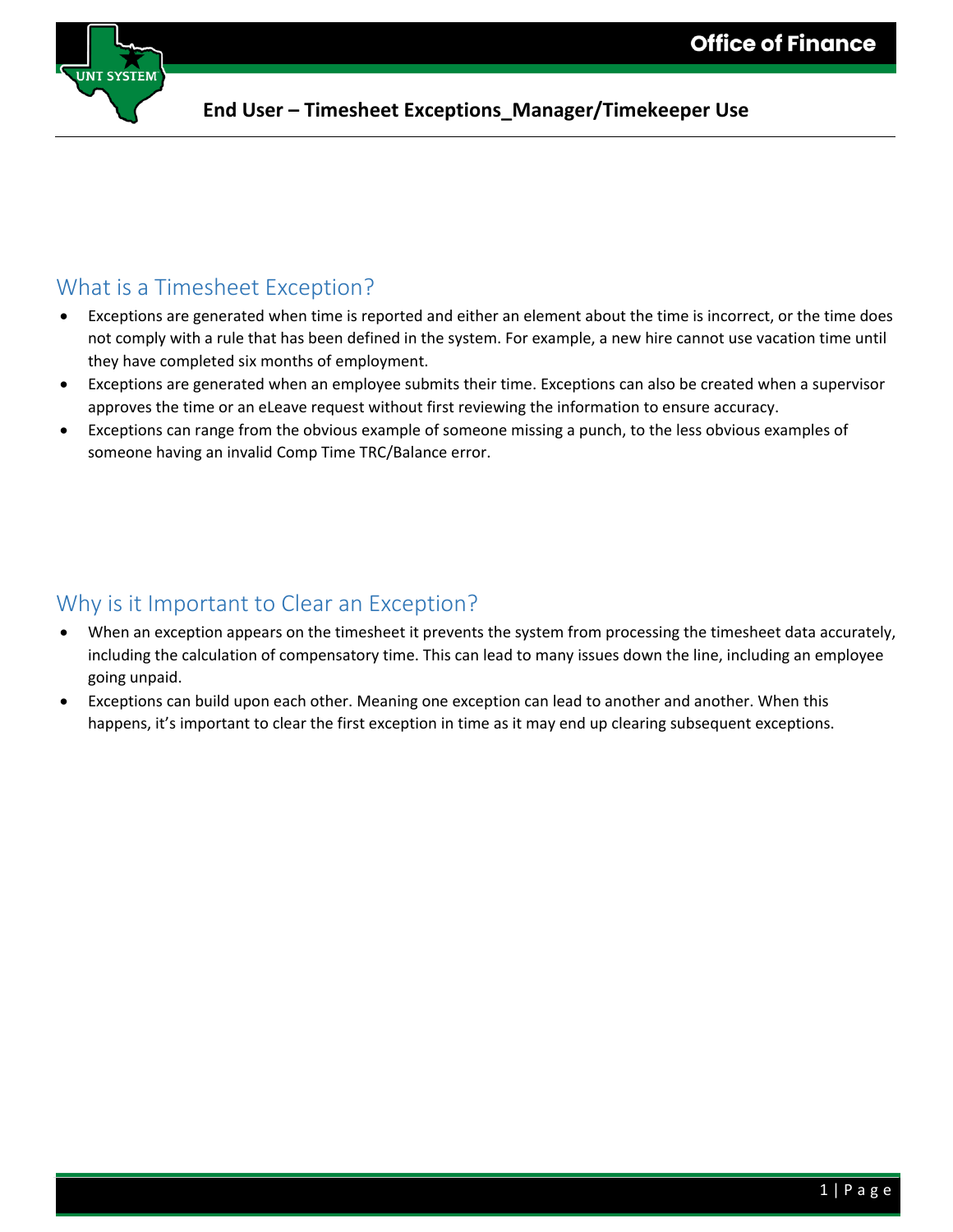

# Common Timesheet Exceptions

| <b>Exception ID</b> | <b>Exception</b>                 | <b>Description</b>                                                                                                                                                                                                                                                                                                                                                     | <b>How to Clear Exception</b>                                                                                                                                                                                                                                                                                                |
|---------------------|----------------------------------|------------------------------------------------------------------------------------------------------------------------------------------------------------------------------------------------------------------------------------------------------------------------------------------------------------------------------------------------------------------------|------------------------------------------------------------------------------------------------------------------------------------------------------------------------------------------------------------------------------------------------------------------------------------------------------------------------------|
| <b>TLX00001</b>     | Invalid Comp Time<br>TRC/Balance | 1: TRC not in the Time<br><b>Reporters Comp</b><br>Plan. Check Comp Plan<br>Assignment.<br>2: TRC not in the Time<br>Reporters TRC Program.<br>3: Comp Time balance is<br>below Max Negative<br>Hours Allowed on Comp<br>Plan, or below zero if<br>going negative is not<br>allowed.<br>4: Comp Time balance<br>exceeds Max Positive<br>Hours Allowed on Comp<br>Plan. | <b>Contact Time and Labor:</b><br>timeandlabor@untsystem.edu<br>Provide Employee's ID<br>$\bullet$<br>Date of the Exception<br>Screenshot of Error.                                                                                                                                                                          |
| <b>TLX00010</b>     | <b>Invalid Leave Time Taken</b>  | 1: TRC not mapped to an<br><b>NA Earnings Code</b><br>defined with Hours Taken<br>accrual.<br>2: Time Reporter not<br>enrolled in the Leave Plan<br>as of date reported.                                                                                                                                                                                               | 1: Contact Time and Labor:<br>timeandlabor@untsystem.edu<br>Provide Employee's ID<br>$\bullet$<br>Date of the Exception<br>$\bullet$<br>Screenshot of Error.<br>2: Contact Time and Labor:<br>timeandlabor@untsystem.edu<br>Provide Employee's ID<br>$\bullet$<br>Date of the Exception<br>$\bullet$<br>Screenshot of Error. |
|                     |                                  | 3: Leave Balance is less<br>than the limit allowed for<br>the Plan.                                                                                                                                                                                                                                                                                                    | 3: Replace the leave type with a<br>different leave code.<br>Cancel the original eleave request<br>and resubmit request with new<br>leave code.                                                                                                                                                                              |
| <b>TLX00420</b>     | <b>Invalid TRC</b>               | <b>Time Reporting Code</b><br>XXXX is not valid for the<br>date reported.                                                                                                                                                                                                                                                                                              | <b>Contact Time and Labor:</b><br>timeandlabor@untsystem.edu<br>Provide Employee's ID<br>Date of the Exception<br>Screenshot of Error.                                                                                                                                                                                       |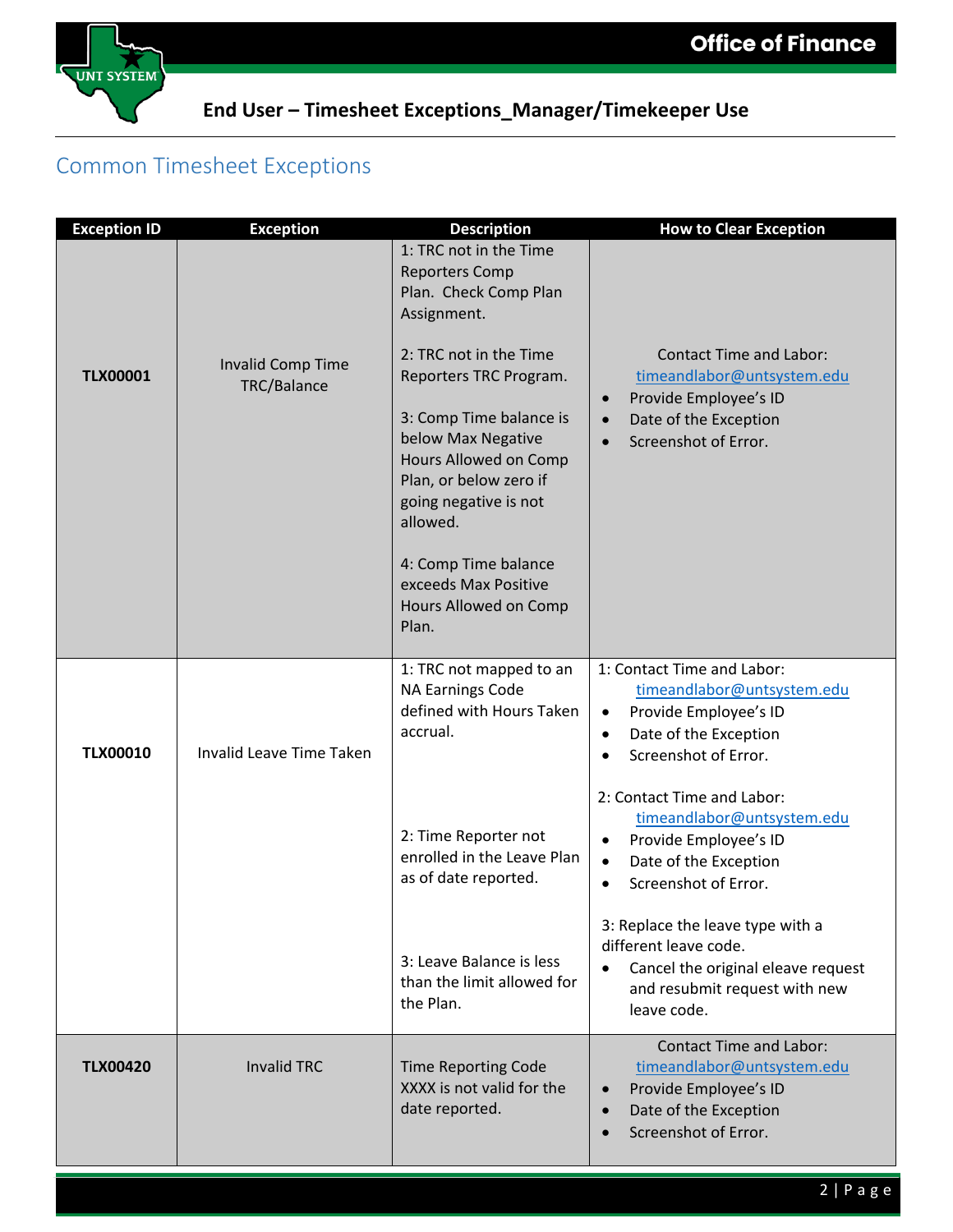

| <b>Exception ID</b> | <b>Exception</b>                     | <b>Description</b>                                                                                                                | <b>How to Clear Exception</b>                                                                                                                                                                                         |
|---------------------|--------------------------------------|-----------------------------------------------------------------------------------------------------------------------------------|-----------------------------------------------------------------------------------------------------------------------------------------------------------------------------------------------------------------------|
| <b>TLX00440</b>     | TRC is not in TRC Program            | The TRC that has been<br>reported is not<br>associated with the Time<br>Reporter's TRC Program<br>as of the date reported.        | <b>Contact Time and Labor:</b><br>timeandlabor@untsystem.edu<br>Provide Employee's ID<br>Date of the Exception<br>$\bullet$<br>Screenshot of Error.                                                                   |
| <b>TLX00450</b>     | <b>Quantity exceeds TRC limits</b>   | The quantity reported is<br>outside the limits<br>specified by the<br>Minimum and Maximum<br>quantity on the TRC<br>table.        | Review Timesheet to review the full day<br>of entries. Sometimes there could be<br>multiple exceptions on one day, such as a<br>missed punch. Correct the hours to<br>reflect the correct hours worked in the<br>day. |
|                     |                                      |                                                                                                                                   | Otherwise, Contact Time and Labor:<br>timeandlabor@untsystem.edu<br>Provide Employee's ID<br>$\bullet$<br>Date of the Exception<br>Screenshot of Error.                                                               |
| <b>TLX01540</b>     | More than 24 hours<br>reported       | Combined number of<br>hours reported for a sign<br>date exceeds 24.                                                               | Review the day with this exception and<br>enter the appropriate punch-in or punch-<br>out time to ensure employee does not<br>have more than 24 hours reported for<br>the day.                                        |
| <b>TLX01660</b>     | Invalid Comp/Leave<br>associated TRC | The TRC reported is<br>associated with<br>compensation / leave<br>indicator and is invalid to<br>use for reporting punch<br>time. | <b>Contact Time and Labor:</b><br>timeandlabor@untsystem.edu<br>Provide Employee's ID<br>Date of the Exception<br>$\bullet$<br>Screenshot of Error.<br>$\bullet$                                                      |
| <b>TLX10064</b>     | <b>Invalid Punch Order</b>           | Reported punches were<br>in incorrect order. For<br>example, a BREAK punch<br>must be followed by an<br>IN punch, etc.            | Review employee's timesheet. Remove<br>the line if there was a double punch. Or<br>correct the punch order reflected for that<br>day.                                                                                 |
| <b>TLX10065</b>     | <b>Missing Punch</b>                 | The duration for the<br>specified punch is<br>unreasonably long. A<br>punch is assumed to have<br>been missing.                   | Review employee's timesheet. Correct<br>day by entering the missing punch type<br>that day.                                                                                                                           |